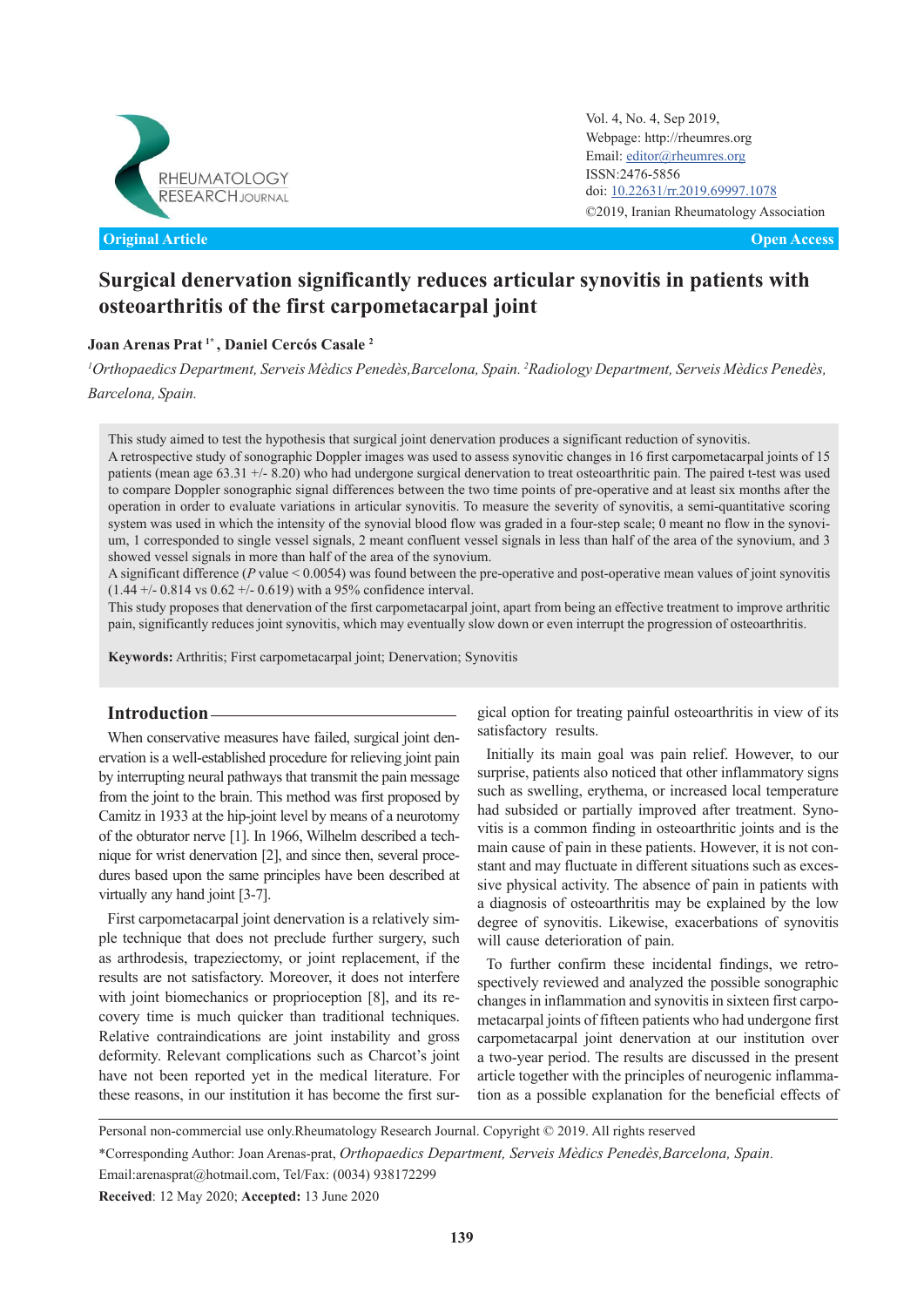surgical joint denervation on synovitis and inflammation.

#### **Joint Innervation**

 Apart from sympathetic and parasympathetic fibers, innervation of the joints is supplied by primary and accessory sensory branches that can be both afferent and efferent. Primary branches arise from peripheral nerves passing near the joint, and accessory branches are given off by intramuscular nerves crossing the joint capsule or attached to it. Some joints, especially at hand level, also receive a nerve supply from cutaneous nerves in the overlying skin. There is evidence of innervation of all articular structures such as capsule, synovium, ligaments, tendons, bone marrow and periosteum [9].

There are two types of nerve fibers, myelinated  $(> 1 \mu m)$ and unmyelinated  $($  1 $\mu$ m). Proprioceptive and nociceptive functions are carried out by myelinated articular A and B fibers which supply ligaments and capsule. Capsule is also supplied by unmyelinated C fibers that have nociceptive functions. Moreover, synovium is innervated by myelinated and unmyelinated fibers that have sympathetic-adrenergic functions and are located around the larger blood vessels to control the articular blood flow. Unmyelinated C fibers arise from cell bodies located in the dorsal root ganglion and are responsible for pain transmission. They are not normally active, as they only fire during tissue damage, either mechanical or chemical, noxious heat or inflammation through mediators such as bradykinins, prostaglandins, or protons that activate receptors located in the joint nerve endings. Apart from a peripheral projection, these cell bodies have a central projection to the spinal cord, from which they synapse with ascending fibers. In response to nerve endings activation, cell bodies manufacture neuropeptides which are transported both centrally and peripherally along the nerve axons and released into the joint from the synovial membrane. It is widely accepted that transient receptor potential receptor vanilloid-1 (TRPV1) and transient potential receptor ankyrin-1 (TRPA1) expressing primary afferents are the fibers upon which neurogenic arthritis is dependent [9]. Hence, afferent fibers can behave as efferent as well. The most relevant neuropeptides are substance P and calcitonin gen-related peptide (CGRP). Both, as mentioned previously, are released into the joint by nerve terminals and can cause vasodilatation and edema and can stimulate mast cells with the release of histamine and other inflammatory mediators [10]. In the medical literature, numerous studies were found which confirmed that free nerve endings containing substance P modulate, or even initiate, inflammation and the pain pathway in osteoarthritis [11-24]. In addition, recent studies have demonstrated that Interleukin-6, which is increased in the synovial fluid of patients with symptomatic osteoarthritis, causes enhanced release of neuropeptides from sensory neurons. Therefore, Inteleukin-6 is not only

involved in pain generation in osteoarthritis, but also in the coordination and maintenance of the inflammatory reaction via the nervous system [25, 26].

#### **Materials and Methods**

#### **Patients**

In our institution, all patients suffering from osteoarthritis of the first carpometacarpal joint, in addition to radiological examination, undergo routine sonographic imaging to assess the degree of synovitis and the likely progression of their condition. Patients have plain antero-posterior and lateral XR views and also a sonographic Doppler scan of the same joint following the first visit and another Doppler scan when they are finally discharged after treatment six months later.

For the present study the pre- and post-operative ultrasound Doppler images of 13 female and 2 male patients (one male had both hands operated) who had undergone denervation of the first carpometacarpal joint during a two-year period were retrospectively evaluated and compared. Exclusion criteria were have received intra-articular steroid injections during a six-month period before sonographic examination in order to avoid interference with the degree of joint synovitis.

Diagnoses of osteoarthritis were confirmed using the American College of Rheumatology criteria of 1990 [27], and post-operative sonographic examination was carried out in all cases at least six months after the operation when surgical inflammation had subsided.

The mean age of participants was 63.3 years, ranging from 48-76 years with a standard deviation of 8.2 years, and the male:female ratio was 2:13.

## **Methods**

#### **Surgical technique**

The same surgical technique through a Wagner approach [4] was used in all patients and performed by the same surgeon. This procedure involves the neurotomy of sensory articular branches of the first carpometacarpal joint. These branches arise from the superficial branch of the radial nerve, lateral antebrachial cutaneous nerve, palmar branch of median nerve, sensory rami from thenar branch and sensory branch from the deep branch of the ulnar nerve. Patients were routinely assessed two weeks after the operation to have the sutures removed and start early and gradual mobilization. There were no significant complications, and at least six months later, when most post-operative inflammation and scar tissue had subsided and just before discharge, another Doppler sonographic examination had been carried just before discharge.

#### **Image data acquisition**

According to several authors, ultrasound examination of joints offers an easy and reliable way to measure soft tissue inflammation and progression of osteoarthritis [28, 29].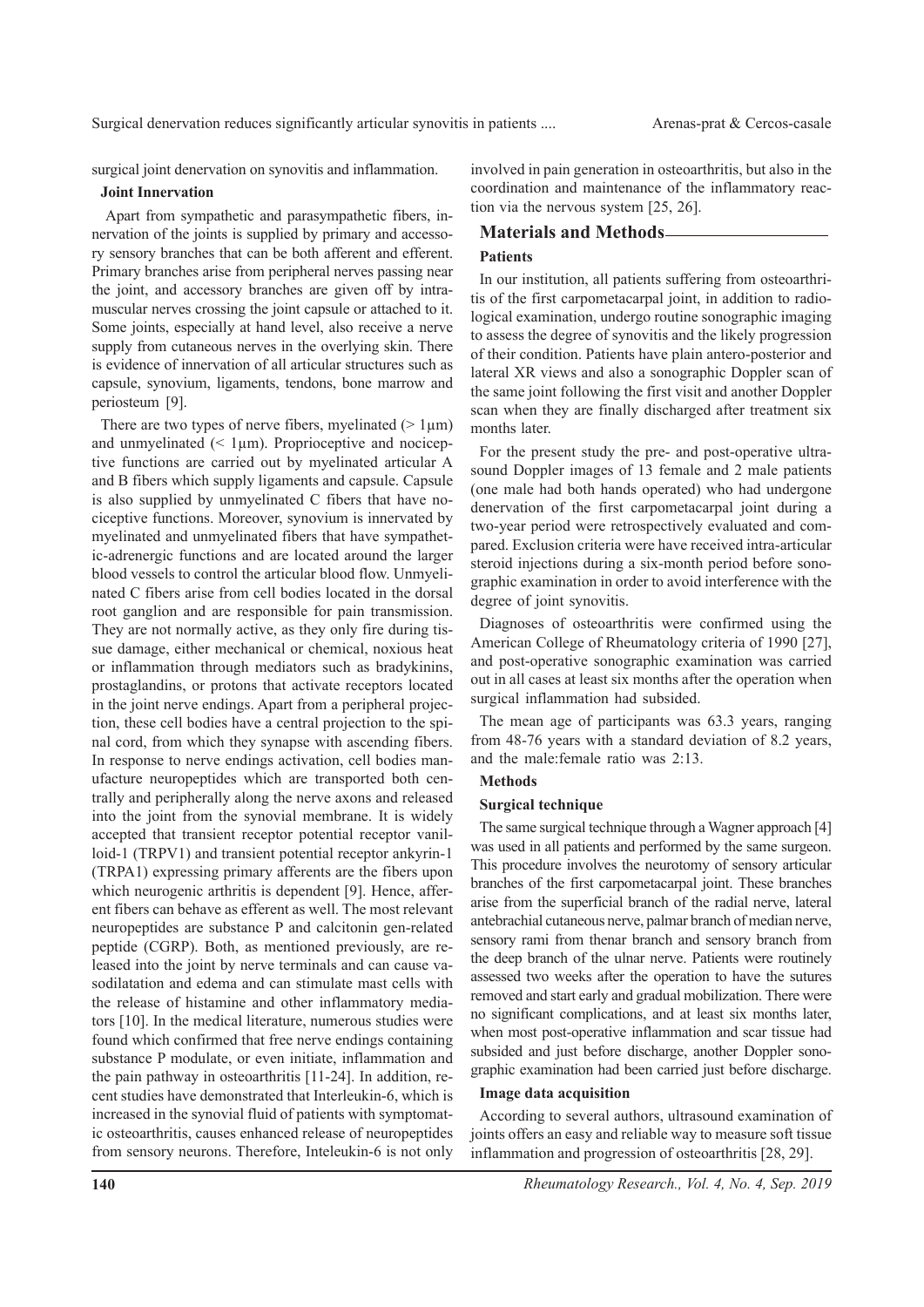Surgical denervation reduces significantly articular synovitis in patients .... Arenas-prat & Cercos-casale

To analyze those parameters, a semi-quantitative scoring system in which the intensity of the synovial blood flow of synovitis is graded in a four-step scale is routinely used in our institution [28]. The power Doppler signal is used to display the flow signal in the synovium  $(0 = no$  flow in the synovium,  $1 =$  single vessels signals,  $2 =$  confluent vessel signals in less than half of the area of the synovium,  $3 =$ vessel signals in more than half of the area of the synovium). Only the strongest pre- and post-operative Doppler signals are scored.

For the present study, the medical records of patients in the hospital database who had undergone denervation of the first carpo-metacarpal joint during a two-year period were reviewed. Doppler ultrasound examination in our institution was carried out from volar to radio-volar aspect of the first carpometacarpal joint by one of the authors, a senior Consultant Radiologist, using a Toshiba Xario 200 ultrasound equipment (Toshiba Medical Systems Corporation, Otawara, Japan) with a 10MHz linear transducer and the same machine Doppler settings for all patients.

Ultrasound joint examination was performed by applying light pressure and a large quantity of visible scanning gel between the transducer and the skin. Patients were sitting in a relaxed and comfortable position with their hands supported on a soft table. To avoid circadian variations of the inflammation, sonographic examinations were performed in the morning. Patients were routinely advised to stop taking oral anti-inflammatory medication before sonographic examination so as to prevent masking articular inflammatory changes. All sonographies were graded to evaluate Doppler signal and the degree of inflammation before the operation and at discharge, usually six months postoperatively.

The paired t-test was used to compare Doppler sonographic signals between the pre-operative stage and at least six months after the operation in order to evaluate variations in articular synovitis.

#### **Results**

Of the study group comprising all 15 patients meeting the study criteria, the mean age at time of the operation was 63.3  $+/-$  8.2 years. The male: female ratio was 2:13; one male patient underwent bilateral surgery. All patients were followed up for a minimum period of six months after their operations, and before discharge, a final Doppler scan of the first carpometacarpal joint was done. Synovitis was measured using a semi quantitative scale ranging from 0 to 3. Other functional outcomes such as pain relief or grip strength were not accurately recorded in patients' medical notes. Nonetheless, for the purpose of the present study, the focus was placed mainly on inflammatory changes rather than symptoms. These results have been included in Table 1.

| Pacient        | Gender                    | <b>Side</b> | Age    | Pre-operative  | Post-operative   |
|----------------|---------------------------|-------------|--------|----------------|------------------|
| $\mathbf{1}$   | $\mathbf F$               | $\mathbf L$ | 51     | $\overline{2}$ |                  |
| $\overline{2}$ | $\mathbf M$               | $\mathbf L$ | $70\,$ |                |                  |
| 3              | ${\bf F}$                 | $\mathbf L$ | $48\,$ | 2              | $\Omega$         |
| 4              | $\boldsymbol{\mathrm{F}}$ | L           | $60\,$ |                |                  |
| 5              | $\mathbf F$               | $\mathbf L$ | 61     |                |                  |
| 6              | $\boldsymbol{\mathrm{F}}$ | ${\bf R}$   | 69     | $\Omega$       |                  |
| 7              | $\mathbf F$               | ${\bf R}$   | 59     |                | $\Omega$         |
| 8              | $\boldsymbol{\mathrm{F}}$ | ${\bf R}$   | $60\,$ |                |                  |
| $\mathbf{9}$   | $\boldsymbol{\mathrm{F}}$ | $\mathbf L$ | 71     | $\mathbf{0}$   | $\boldsymbol{0}$ |
| $10\,$         | $\mathbf F$               | $\mathbf L$ | 58     | 3              | $\mathbf{0}$     |
| $11\,$         | $\mathbf F$               | ${\bf R}$   | 74     | 2              |                  |
| $12.1$ eft     | $\mathbf M$               | L           | $60\,$ | $\overline{2}$ | $\theta$         |
| 12.right       | $\mathbf M$               | ${\bf R}$   | $60\,$ | $\overline{2}$ | $\overline{2}$   |
| 13             | ${\bf F}$                 | ${\bf R}$   | 76     | 2              | $\mathbf{0}$     |
| 14             | $\mathbf F$               | L           | 62     |                | $\theta$         |
| 15             | $\boldsymbol{\mathrm{F}}$ | L           | $74\,$ | $\overline{c}$ |                  |

Table 1. Demographic data of patients including gender and dominant hand

F: female; M: male; L: lefthanded and R: righthanded. The semi-quantitative pre and post-operative values of joint synovitis range from 0 (no synovitis), 1 (sparse non confluent Doppler signals) 2 (confluent Doppelr signals affecting les than 50% of the scanned joint area) to 3 (confluent Doppler signals affecting more than 50% of the scanned joint area).

*Rheumatology Research., Vol. 4, No. 4, Sep. 2019*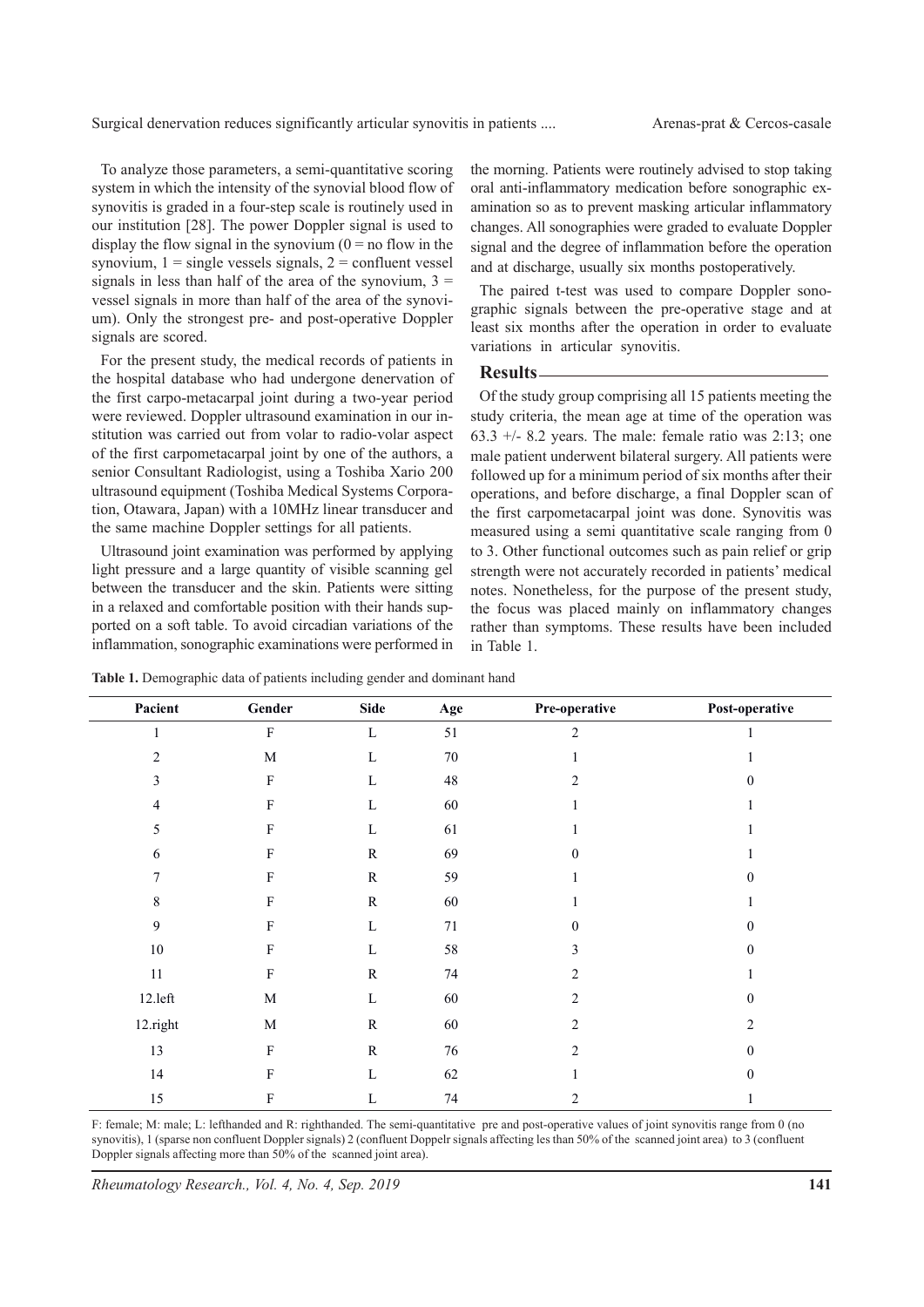Doppler signal values before and after denervation of all sixteen joints were given a value which ranged from 0 (no Doppler signal) to 3 (confluent vessel Doppler signals in more than half of the area of the synovium). Descriptive statistical indices of the Doppler signal of articular inflammation are shown in Table 2.

|  | Table 2. Descriptive statistical indexes of Doppler signal of articular inflammation |
|--|--------------------------------------------------------------------------------------|
|--|--------------------------------------------------------------------------------------|

| <b>Statistical index</b> | <b>Pre-operative Synovitis</b> | Post-operative synovitis |  |
|--------------------------|--------------------------------|--------------------------|--|
|                          | $(n = 16)$                     | $(n = 16)$               |  |
| Mean                     | 1,44                           | 0,62                     |  |
| Median                   | 1,5                            |                          |  |
| Standard deviation       | 0,814                          | 0,619                    |  |
| Pearson asymmetry        | $-0,195$                       | 0,421                    |  |
| Kurtosis                 | $-0,208$                       | $-0,454$                 |  |

Where 0 means no synovitis, 1 corresponds to sparse non confluent Doppler signals, 2 confluent Doppler signals affecting less than 50% of the scanned joint area and 3 confluent Doppler signals affecting more than 50% of the scanned joint area and 3 for severe synovitis of the joint.

Pre- and post-operative measurements had significant *P* values of 0.97480 and 0.99616, respectively, and the decision criteria for both groups fulfilled the requirements of normal data distribution. The statistical analysis of the sonographic Doppler images of the 16 joints that underwent surgical denervation showed a significant decrease in synovitis from a mean of 1.44  $+/-$  0.814 to 0.62  $+/-$  0.619 (*P* value< 0.0054).

#### **Discussion**

#### **Joint denervation and its influence on neurogenic inflammation**

Surgical denervation is a relatively simple technique used to treat osteoarthritic pain. It aims to divide articular sensory branches from a specific joint in order to interrupt pain transmission. It does not significantly modify articular structures, and for this reason further surgery is not precluded if results are not satisfactory. Furthermore, it does not affect joint biomechanics or proprioception. Currently, it is mainly carried out in hand joints, although some authors have described denervation techniques in other sites such as ankle, knee, elbow, and shoulder [30, 31]. Synovectomy, likewise, is another mechanism of local depletion of sensory nerve terminals that may abolish the release of neuropeptides. This could explain the positive effects of the procedure [32]. Based on the same principles and in view of its satisfactory results, lumbar facet joint radio-frequency denervation has become a common option for treating painful degenerative arthritis at spinal facet joint level by means of selectively destroying articular nerve fibers by heat produced by radio waves and delivered by an electrode.

Joint denervation, apart from interrupting pain transmission, theoretically may also affect the intra-articular release of neuropeptides from sensory nerve terminals. These nerve endings participate in joint inflammation

through synovitis, which has been reported to cause chronic joint destruction, leading to degenerative or inflammatory arthritis [33-35]. Furthermore, in the medical literature, several striking examples of interaction between the nervous system and the inflammatory process have been reported: patients who suffered a stroke, polio, or syphilis and, later on life, developed systemic inflammatory conditions such as rheumatoid or psoriatic arthritis or had an atypical disease presentation. Instead of the inflammatory symmetry typical of these conditions, only neurologically intact limbs developed joint inflammation, demonstrating that denervated joints were spared [36-39]. The initial explanation for these cases was the lack of mobilization of the affected limb joints, which would prevent mechanical wear and tear of the articular surfaces. However, recent reports suggest otherwise [40, 41]. In these striking cases, the spared joints of fingers with an old lesion to the digital nerves had been mobilized normally, and they were never affected by the inflammatory process. Stangenberg et al. successfully modelled hemiplegia-induced protection from arthritis in some mouse strains [42].

The present study confirms a significant reduction in joint synovitis following surgical denervation. This could be explained by the intra-articular depletion of inflammatory neuropeptides following the neurectomy of articular sensory branches. Hence, from these premises, it was hypothesized that selective division of articular nerves could possibly slow down or even interrupt further articular damage in early osteoarthritic joints, when synovitis or inflammation, rather than distorted joint biomechanics, prevail.

The limitation of the present study is its reduced number of patients and we believe that further prospective studies with bigger series are needed during longer periods of time to confirm this hypotheses.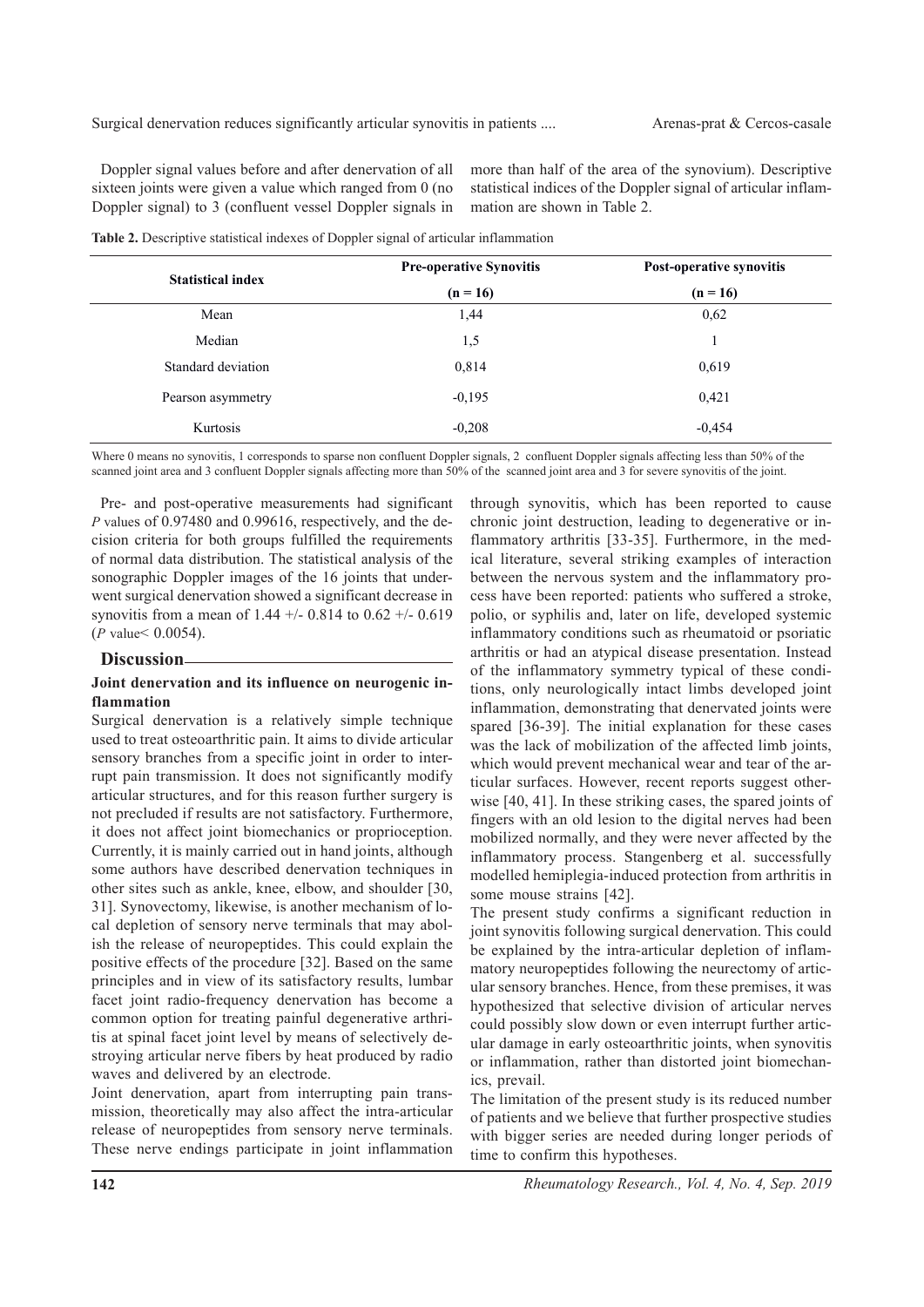We think that this model also applies to other joints as neurogenic inflammation is a well-recognized pathophysiological process that can affect any synovial articulation.

## **Conclusion**

Surgical denervation of the first carpometacarpal joint, apart from improving osteoarthritic pain by interrupting the neurological pathways that transmit the signal to the brain, significantly reduces articular inflammation and synovitis. In the present study the levels of intra-articular neuropeptides released by nerve endings, mainly substance P and CRGP have not been evaluated but the depletion of these neuropeptides could explain the inflammatory changes.

Further prospective research with bigger series and longer follow up periods should be considered in order to investigate whether this reduction of inflammation can ultimately affect the progression of joint osteoarthritis.

### **Acknowledgments**

The authors thank all those who helped them writing this paper.

# **Conflict of Interest**

The authors declare no conflicts of interest.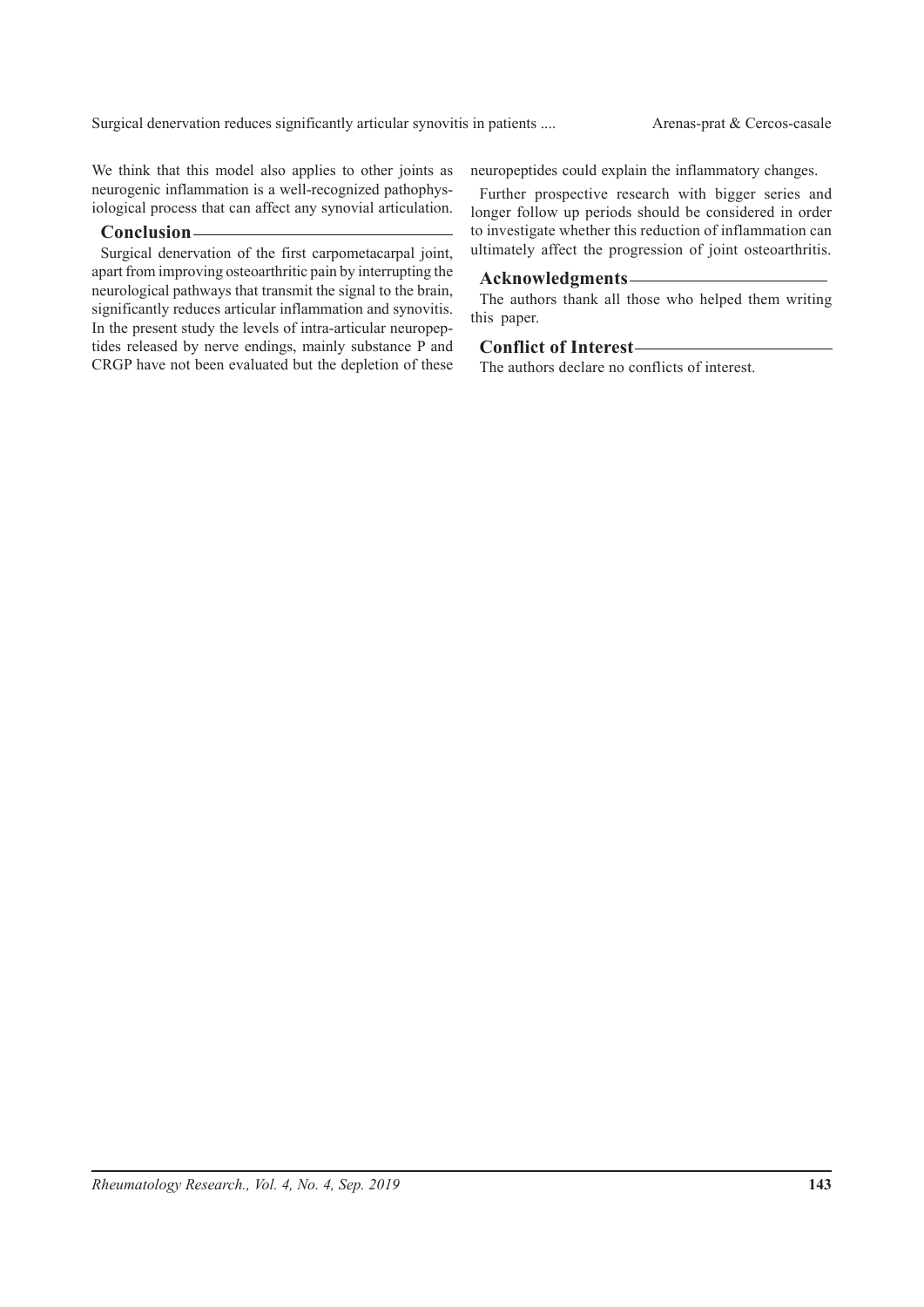#### **References**

- 1. Camitz H. Die deformierende Hüftgelenksarthritis und speziell ihre behandlung. *Acta Orthop Scand* 1933; 4(3):193-213. doi.org/10.3109/17453673308988867.
- 2. Wilhelm A. Die Gelenkdenervation und ihre anatomischen Grundlagen. Vol. 86, 1 edn. Springer-Verlag Berlin Heidelberg; 1966.
- 3. Lórea PD. First carpometacarpal joint denervation: anatomy and surgical technique. *Tech Hand Up Extrem Surg*  2003; 7(1):26-31. doi: 10.1097/00130911-200303000- 00006.
- 4. Arenas-Prat J. Wagner approach for first carpometacarpal joint denervation. *Tech Hand Up Extrem Surg* 2012; 16(2):107-09. doi: 10.1097/BTH.0b013e31824f8c96.
- 5. Arenas-Prat J. Denervation of the distal interphalangeal joint. *Tech Hand Up Extrem Surg* 2012; 16(1):12-13. doi: 10.1097/BTH.0b013e3182296e68.
- 6. Lorea PD, Ezzedine R, Marchesi S. Denervation of the proximal interphalangeal joint: a realistic and simple procedure. *Tech Hand Up Extrem Surg* 2005; 8(4):262-65. doi: 10.1097/00130911-200412000-00010.
- 7. Arenas-Prat J. Denervation of the metacarpophalangeal joint. *Tech Hand Up Extrem Surg* 2014; 18(4):158-59. doi: 10.1097/BTH.0000000000000057.
- 8. Rein S, Winter J2, Kremer T, Siemers F, Range U, Euchner N. Evaluation of proprioception in denervated and healthy wrist joints. *J Hand Surg Eur* Vol 2020; 45(4):408-13 doi: 10.1177/1753193419897192.
- 9. Donaldson L. Neurogenic Mechanisms in Arthritis. In: insights to neuroimmune biology. Edited by Berczi I, 2 edn. Elsevier, Amsterdam; 2009: 213-219.
- 10. Mapp PI. Innervation of the synovium. *Ann Rheum Dis*  1995; 54(5):398-03. doi: 10.1136/ard.54.5.398.
- 11. Goldring S, Goldring M. Structure and function of bone, joints and connective tissue. In: Pediatric Rheumatology: A Clinical Viewpoint. Edited by Sawhney S, Aggarwal A, 9 edn. Elsevier Saunders, Philadelphia; 2013: 11.
- 12. Wang H, Zhang X, He J, Zheng X, Li D, Li Z, et al. Increasing expression of substance P and calcitonin gen-related peptide in synovial tissue and fluid contribute to the progress of arthritis in developmental dysplasia of the hip. *Arthritis Res Ther* 2015; 17(1):4. doi: 10.1186/s13075- 014-0513-1.
- 13. Grässel SG. The role of peripheral nerve fibres and their neurotransmitters in cartilage and bone physiology and pathophysiology. *Arthritis Res Ther* 2014;16(6):485. doi: 10.1186/s13075-014-0485-1.
- 14. Zhang RX, Ren K, Dubner R. Osteoarthritis pain mechanism: Basic studies in animal models. *Osteoarthritis Cartilage* 2013; 21(9):1308-15. doi: 10.1016/j. joca.2013.06.013.
- 15. Mapp PI, McWilliams DF, TurleyMJ, Hargin E, Walsh DA. A role for the sensory neuropeptide calcitonin gen-related peptide in endothelial cell proliferation in vivo. *Br*

*J Pharmacol* 2012; 166(4):1261-71. doi: 10.1111/j.1476- 5381.2012.01848.x.

- 16. Wood J, Docherty R. Chemical activators of sensory neurons. *Annu Rev Physiol* 1997; 59:457-82. doi: 10.1146/ annurev.physiol.59.1.457.
- 17. Ogino S, Sasho T, Nakagawa K, Suzuki M, Yamaguchi S, Higashi M, et al. Detection of pain-related molecules in the subchondral bone of osteoarthritic knees. *Clin Rheumatol*  2009; 28(12):1395-02. doi: 10.1007/s10067-009-1258-0.
- 18. Saxler G, Löer F, Skumavc M, Pförtner J, Hanesch U. Localization of SP and CGRP-immunopositive nerve fibers in the hip joint of patients with painful osteoarthritis and of patients with painless failed total hip arthroplasties. *Eur J Pain* 2007; 11(1):67-74. doi: 10.1016/j. ejpain.2005.12.011. Epub 2006 Feb 7.
- 19. McDougall J. Arthritis and pain: Neurogenic origin of joint pain. *Arthritis Res Ther* 2006; 8(6):220. doi: 10.1186/ ar2069.
- 20. O'Connor TM, O'Connell J, O'Brien DI, Bredin CP, Shanahan F. The role of substance P in inflammatory disease. *J Cell Physiol* 2004; 201(2):167-80. doi: 10.1002/ jcp.20061.
- 21. Ordeberg G. Characterization of joint pain in human OA. *Novartis Found Symp* 2004; 260:105-15
- 22. Saito T. Neurogenic inflammation in osteoarthritis of the knee. *Mod Rheumatol* 2003; 13(4):301-04. doi: 10.3109/ s10165-003-0253-6.
- 23. Fortier LA. Nixon AJ. Distributional changes in substance P nociceptive fiber patterns in naturally osteoarthritic articulations. *J Rheumatol* 1997; 24(3):524-30.
- 24. Marshall KW, Chiu B, Inman RD. Substance P and arthritis: analysis of plasma and synovial fluid levels. *Arthritis Rheum* 1990; 33(1):87-90. doi: 10.1002/art.1780330111.
- 25. Tsuchida A I, Beekhuizen M, Bot A G J, Geurts B, Bekkers J E J, Dhert W J A, et al. The Role of IL-6 in Osteoarthritis and Cartilage Regeneration. Poster N0 1709. ORS 2012 Annual Meeting
- 26. Ebbinghaus M, Segond von Banchet G, Massier J, Gajda M, BrauerR, Kress M, et al. Interleukin-6-dependent influence of nociceptive sensory neurons on antigen-induced arthritis. *Arthritis Res Ther* 2015; 17:334. doi: 10.1186/ s13075-015-0858-0.
- 27. Altman R, Alarcon G, Appelrouth D, Bloch D, Borenstein D, Brandt K, et al. The American College of Rheumatology criteria for the classification and reporting of osteoarthritis of the hand. *Arthritis Rheum* 1990; 33(11):1601- 10. doi: 10.1002/art.1780331101.
- 28. Szkudlarek M, Court-Payen M, Jacobsen S, Klarlund M, Thomsen H, Østergaard M. Interobserver agreement in ultrasonography of the finger and toe joints in rheumatoid arthritis. *Arthritis Rheum* 2003; 48(4): 955-62. doi: 10.1002/art.10877.
- 29. Keen HI, Lavie F, Wakefield RJ, D'Agostino M-A, Berner